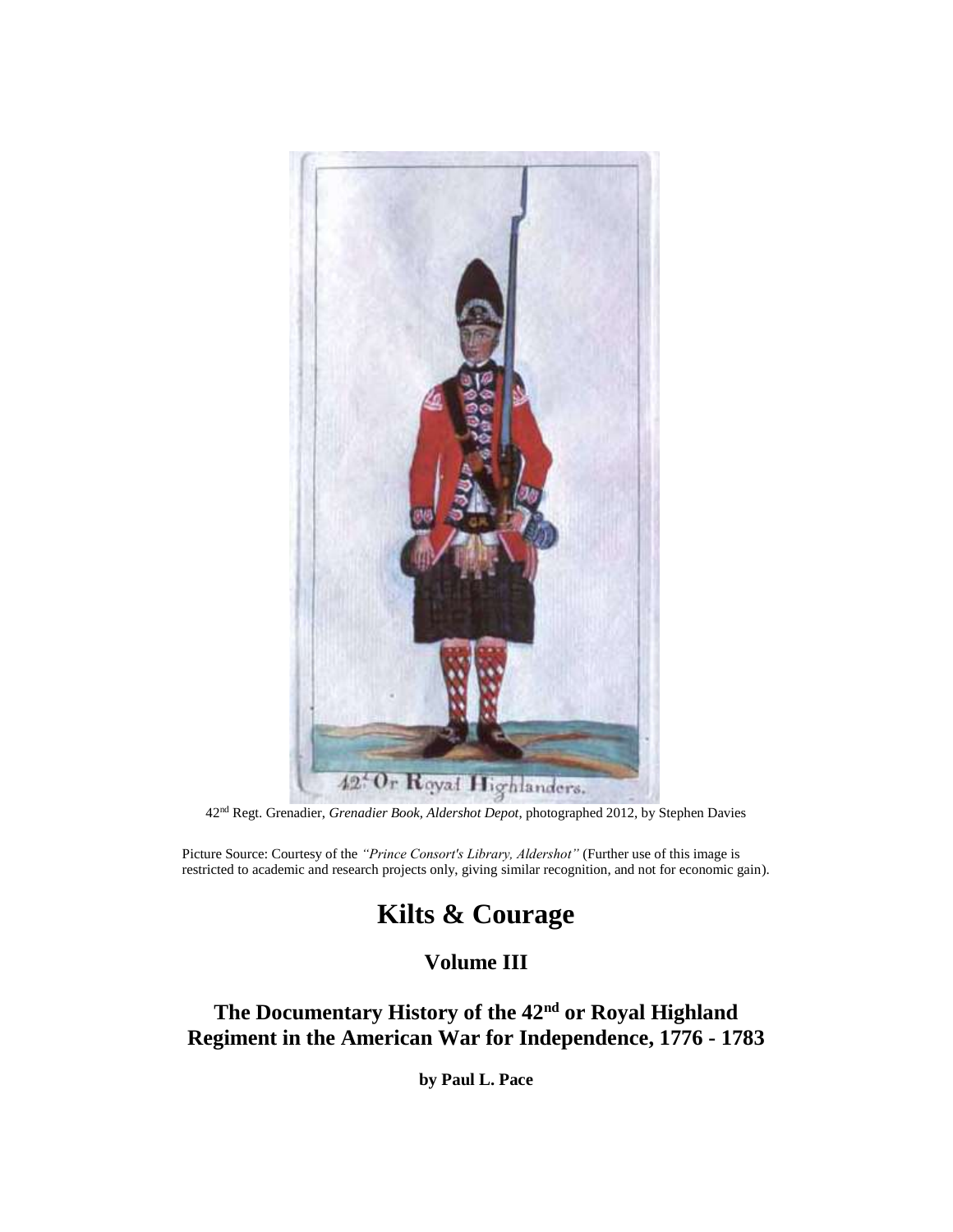## **Introduction to Volume III, Rev. 1**

In his 1822 book, *Sketches or the Character, Manners, and Present State of the Highlanders of*  Scotland; with Details of the Military Service of the Highland Regiments<sup>1</sup>, Col. David Stewart explained the difficulties in preparing his 1822 history of the Highland regiments due to the loss of the 42nd Regt. records. Stewart explained that *"When the Forty-second regiment was removed*  from Dublin to Donaghadee<sup>2</sup> in the year 1771, the baggage was sent round by sea. The vessel *having it on board was unfortunately driven on shore by a gale of wind, and wrecked; the greater part of the cargo and baggage was lost, and the portion saved, especially the regimental books and records, was much injured. A misfortune somewhat similar occurred, when the army, under the Earl of Moira, landed at Ostend* <sup>3</sup>*in June 1794. The transports were ordered round to*  Helvoetsluys<sup>4</sup>, with orders to wait the further movements of the troops. But the vessels had not *been long there, when the enemy invaded Holland in great force, and, entering Helvoetsluys, seized on the transports in the harbour. Among the number of vessels taken were those which had conveyed the Forty-second to Flanders, having on board every article of regimental baggage, except the knapsacks with which the Officers and soldiers had landed at Ostend in light marching order. Along with the baggage, a well-selected library, and, what was more to be regretted, all that remained of the historical records of the regiment, from the period of its formation till the year 1793, fell into the hands of the enemy."*

The purpose of this Volume is to replace, reconstruct and reassemble the records of the  $42<sup>nd</sup>$ Highlanders during the period of the American War for Independence.

The identifiable period correspondence of the regiment from the war is included in this volume. This includes correspondence with government offices, regimental reviews, available order books, regimental agent records, court-martials etc. Also included to complete the portions of the story where official documents are lacking are letters from the officers of the regiment and newspaper and magazine accounts of the activities of the highlanders in America. Appendices A through G provided these records.

The identification of the individual soldiers of the regiment is also an important part of the history of the regiment. Connecting names and family histories with as many of the soldiers as possible provides a human face to the heroic struggles of the regiment during the long war in America. Fortunately much information is available on the officers of the regiment as provided in Vol. II. Conversely, except for a small number of pension listings, little documentation remains on the individual enlisted soldiers of the regiment beyond their names, ranks and occasion discharge information. Accordingly the semi-annual muster reports and the pension records are provided.

There are also several side stories that warrant specific inclusion in any history of the regiment during the time period. One company of the recruits of the regiment was sent to Newfoundland, Canada in 1778 to reinforce that garrison against possible French attack. The documents telling that story are provided in Appendix H.

In 1778 a number of Highland recruits from the  $42<sup>nd</sup>$  and  $71<sup>st</sup>$  Regiments mutinied when drafted to be transferred without their consent to fill up the  $83<sup>rd</sup>$  (or Royal Glasgow Volunteers) Regt. at Leith, near Edinburgh. Their story is provided in Appendix I.

From the beginning of the War in America, Gen. Lord John Murray, Colonel of the 42<sup>nd</sup> Regt., offered to raise a 2nd Battalion to the regiment to assist in the war effort. Following its approval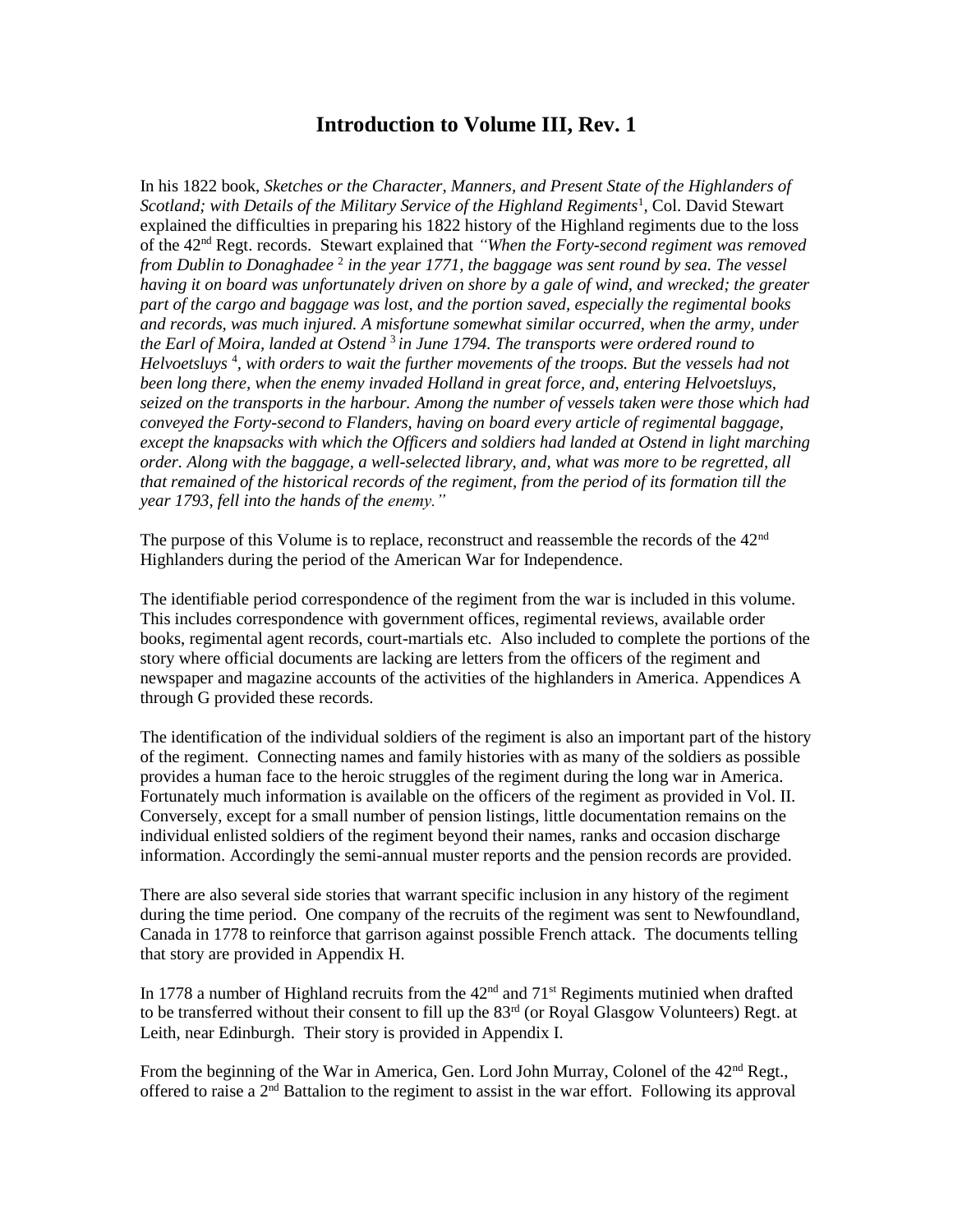in the fall of 1779, recruiting began to complete the new battalion. Although this battalion did not serve in the American war, its establishment drew several officers from the battalion in America and it occupied the attention of the regiment's colonel and other officers during this period. Accordingly several documents associated with the raising of the regiment are included in this volume in App. J. The raising of this battalion causes some confusion in the documents because of the use of the same title as the provisional *"2nd Battalion"* formed by splitting the original regiment in America in Aug. 1776 into two battalions under Maj. William Murray and Brevet-Maj. William Grant.

Lastly, the unique uniform of the  $42<sup>nd</sup>$  Regt has always been of great interest to students of the Highlanders and accordingly Appendix K of this Volume provides the documents describing all aspects of the uniform including those of the Light Infantry and Grenadier Companies which spent much of the war separated from the main battalion in America.

### Table 1: *Calendar of the 42nd or Royal Highland Regiment in the American War for Independence, 1776-1783* is provided below in order to put the documents of this volume into context and to provide a ready reference to what was happening in the regiment at the time of an enclosed document. The Calendar provides a chronological listing of the major military events

#### Notes to Introduction:

- 1 *Sketches or the Character, Manners, and Present State of the Highlanders of Scotland; with Details of the Military Service of the Highland Regiments*, Vol. I, 2nd Ed., Col. David Stewart, Printed for Archibald Constable, Edinburgh, 1822, Google Books, pp. vi –vii.
- 2.Donaghadee is a port city on the east coast of Ireland.

and personnel changes which occurred during the American war:

- 3. Ostend, Belgium.
- 4.Hellevoetsluis, The Netherlands.

#### **Acknowledgements**

The generous assistance of Ed Brumby, Dr. John Houlding, Lt. Col. Ian McCulloch (former Commander, Black Watch of Canada), Michael Barrett (TNA, Kew), Todd Braisted, Don Hagist, Dr. Gregory J. W. Urwin (Redcoat Images), Steven Baule, Alexander Good, Jay Callaham and Rosalyn Livshin (*Lord John Murray Papers*) in preparing this Volume is gratefully acknowledged.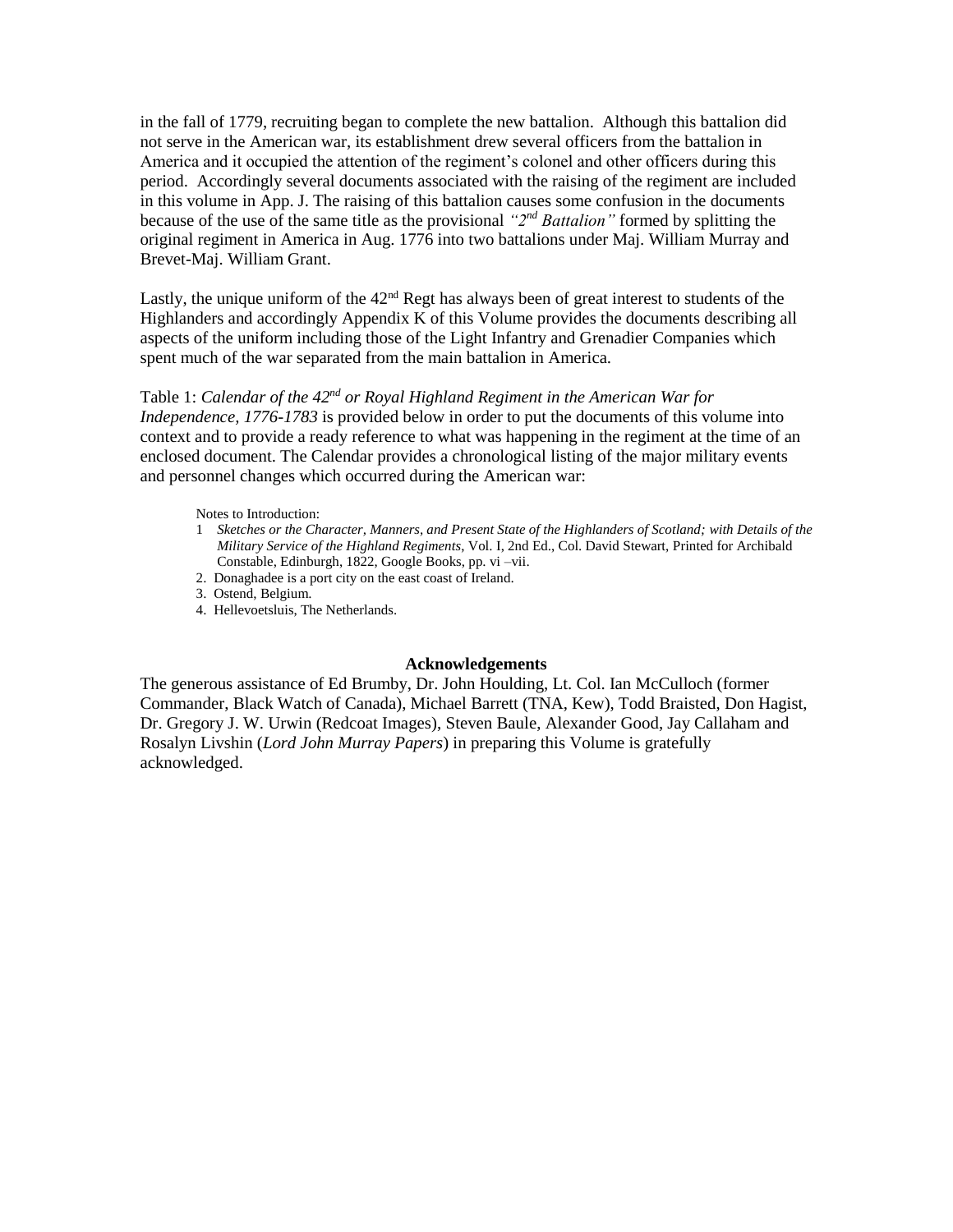## **Table of Contents, Kilts & Courage, Volume III**

Introduction (Only attachments with page numbers posted to [www.kiltsandcourage.com\)](http://www.kiltsandcourage.com/) Appendices: Page No. A Formation and Augmentation of the  $42<sup>nd</sup>$  Regt. 1725 – 1776 A-1 B Official Correspondence, Officer Letters and Contemporary B-1 News Articles C. Other Official Army Records Enc. C-1: Excerpts from British Army Order Books C-1-1 Enc. C-2: Courts Martial and Legal Actions C-2-1 Enc. C-3: Regimental Reviews C-3-1 Enc. C-4: Strength reports and Casualties TBD D. Organization of the 42<sup>nd</sup> or Royal Highland Regiment TBD Enc. D-1 Battalion Companies TBD Enc. D-2 42nd Grenadier Company D-2-1 Enc. D-3 42<sup>nd</sup> Light Infantry Company D-3-1 Enc. D-4 Additional or Recruiting Companies D-4-1 E. Serjeants, Corporals, Drummers, Pipers and Private Men Enc. E-1: Company Muster Reports TBD Enc. E-2: Pension Records TBD F. Regimental Agents' Records F-1 G. Prisoners of War TBD H. 42<sup>nd</sup> Additional Company in Newfoundland, 1778-1782 H-1 I. Mutiny of Drafted Highlanders at Leith, Scotland in 1779 I-1 J. Raising of the  $2<sup>nd</sup>$  Battalion,  $42<sup>nd</sup>$  Regt., 1779-1780 J-1 K. 42<sup>nd</sup> Regt. Arms and Uniform Accounts Enc. K-1 *"English Cloathing"* and Administration K-1-1 Enc. K-2 *"Scotch Cloathing"* K-2-1 Enc. K-3 Grenadiers Lt. Infantry, Music, Pioneers and Staff K-3-1 Enc. K-4 Arms and Accoutrements K-4-1 Enc. K-5 Camp Equipment K-5-1 Enc. K-6 Embezzled Prisoners of War Clothing K-6-1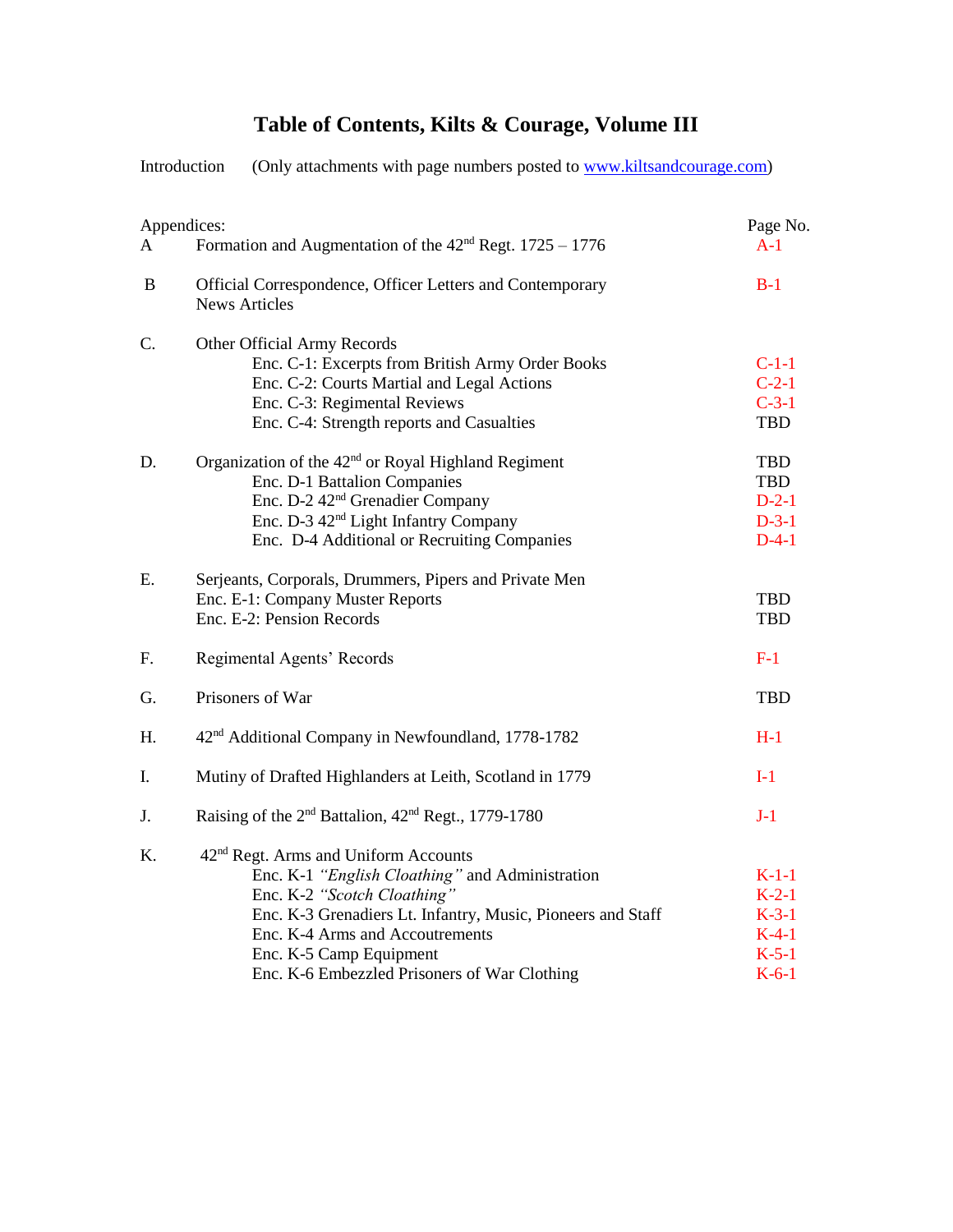### **Table 1**

## **Calendar of the 42nd or Royal Highland Regiment in the American War for Independence, 1776-1783**

In order to put the documents of this volume into context and to provide a ready reference to what was happening in the regiment at the time of an enclosed document, the following Calendar provides a chronological listing of the major military events and personnel changes which occurred during the American war:

| Date                         | Event                                                                                                                                                                                                                                                                           |
|------------------------------|---------------------------------------------------------------------------------------------------------------------------------------------------------------------------------------------------------------------------------------------------------------------------------|
| May 12, 1725                 | King George I issues orders for raising six Highland Independent Companies<br>to police the Highland.                                                                                                                                                                           |
| Oct. 25, 1739                | Letter of Service issued to John Earl of Crawfurd and Lindsay to raise the 43 <sup>d</sup><br>or Highland Regt. of Foot from the six Highland Independent Companies.                                                                                                            |
| Apr. 25, 1745                | Lt. Col. Lord John Murray, 3 <sup>rd</sup> Regt. of Foot-Guards, commissioned as Col. of<br>the 43rd or Highland Regt.                                                                                                                                                          |
| Nov. 1748                    | Gen. Oglethorpe's 42 <sup>nd</sup> Regt. at Fort Frederica, Georgia is ordered to disband<br>and the 43rd or Highland Regt. becomes the 42 <sup>nd</sup> or Highland Regt.<br>Oglethorpe's Regt. actually disbanded in Georgia on Aug. 24, 1749.                                |
| Apr. 15, 1756                | First division of five companies the 42 <sup>nd</sup> Regt. under Lt. Col. Francis Grant sail<br>for America for the French & Indian War.                                                                                                                                       |
| June 8, 1756                 | Second division of five companies the 42 <sup>nd</sup> Regt. under Maj. Duncan Campbell<br>embark for America for the French & Indian War.                                                                                                                                      |
| July 8, 1758                 | 42 <sup>nd</sup> Regt. gains notoriety for heroism in unsuccessful Battle of Ticonderoga,<br>New York                                                                                                                                                                           |
| July 22, 1758                | King George II changes name of 42 <sup>nd</sup> Regt. to "Our Forty-Second, or Royal<br><i>Highland Regiment of Foot</i> " and authorizes raising of $2nd$ Battalion.                                                                                                           |
| Oct. 25, 1760                | George III becomes King of England.                                                                                                                                                                                                                                             |
| July 25, 1767                | 42 <sup>nd</sup> Regt. departs America for Ireland after service in the French and Indian<br>War.                                                                                                                                                                               |
| Sept. 7, 1771                | Maj. Thomas Stirling, Younger of Ardoch, becomes Lt. Colonel of the 42 <sup>nd</sup><br>Regt.                                                                                                                                                                                   |
| Sept. 26, 1770 -<br>May 1773 | Four (later three) companies of the 42 <sup>nd</sup> Regt. detached to garrison the Isle of<br>Man, in the Irish Sea. The initial four companies were Lt. Col. Thomas<br>Stirling's, Brevet-Maj. William Grant's, Capt. Alexander Donaldson's and<br>Capt. Archibald Erskine's. |
| Sept. 18, 1771               | 42 <sup>nd</sup> Regt. augmented to add Lt. Infantry Co.                                                                                                                                                                                                                        |
| Apr. 19, 1775                | Battles of Lexington and Concord, Massachusetts begin the American War for<br>Independence.                                                                                                                                                                                     |
| June 29, 1775                | Gen. Lord John Murray notified of augmentation of 42 <sup>nd</sup> Regt. so each of 10<br>companies has 5 sergeants, 5 corporals, 2 drummers and 100 private men plus<br>two pipers for the grenadier co.                                                                       |
| July 24, 1775                | 42 <sup>nd</sup> Regt. leaves Ireland for Glasgow, Scotland to recruit to new higher<br>establishment.                                                                                                                                                                          |
| Aug. 23, 1775                | King George III issues Proclamation for Suppressing Rebellion and Sedition in<br>the American Colonies.                                                                                                                                                                         |
| Aug. 29, 1775                | 42 <sup>nd</sup> Regt. augmented to add two Additional Companies for recruiting.                                                                                                                                                                                                |
| Mar. 29, 1776                | 42 <sup>nd</sup> Regt. reviewed by Lt. Gen. Sir James Adolphus Oughton at Glasgow.                                                                                                                                                                                              |
| Apr. 29, 1776                | 42 <sup>nd</sup> Regt. sets sail with 71 <sup>st</sup> Highland Regt. for America under convoy of HMS<br>Flora                                                                                                                                                                  |
| May 4, 1776                  | Fleet of HMS Flora is disbursed in severe storm. Individual and groups of<br>transports make their way to America without escort.                                                                                                                                               |
| May 29, 1776                 | Transport Oxford with Capt. John Smith's Co. captured by Rebel Brig Andrew<br>Doria, officers taken to New York and Newport as prisoners.                                                                                                                                       |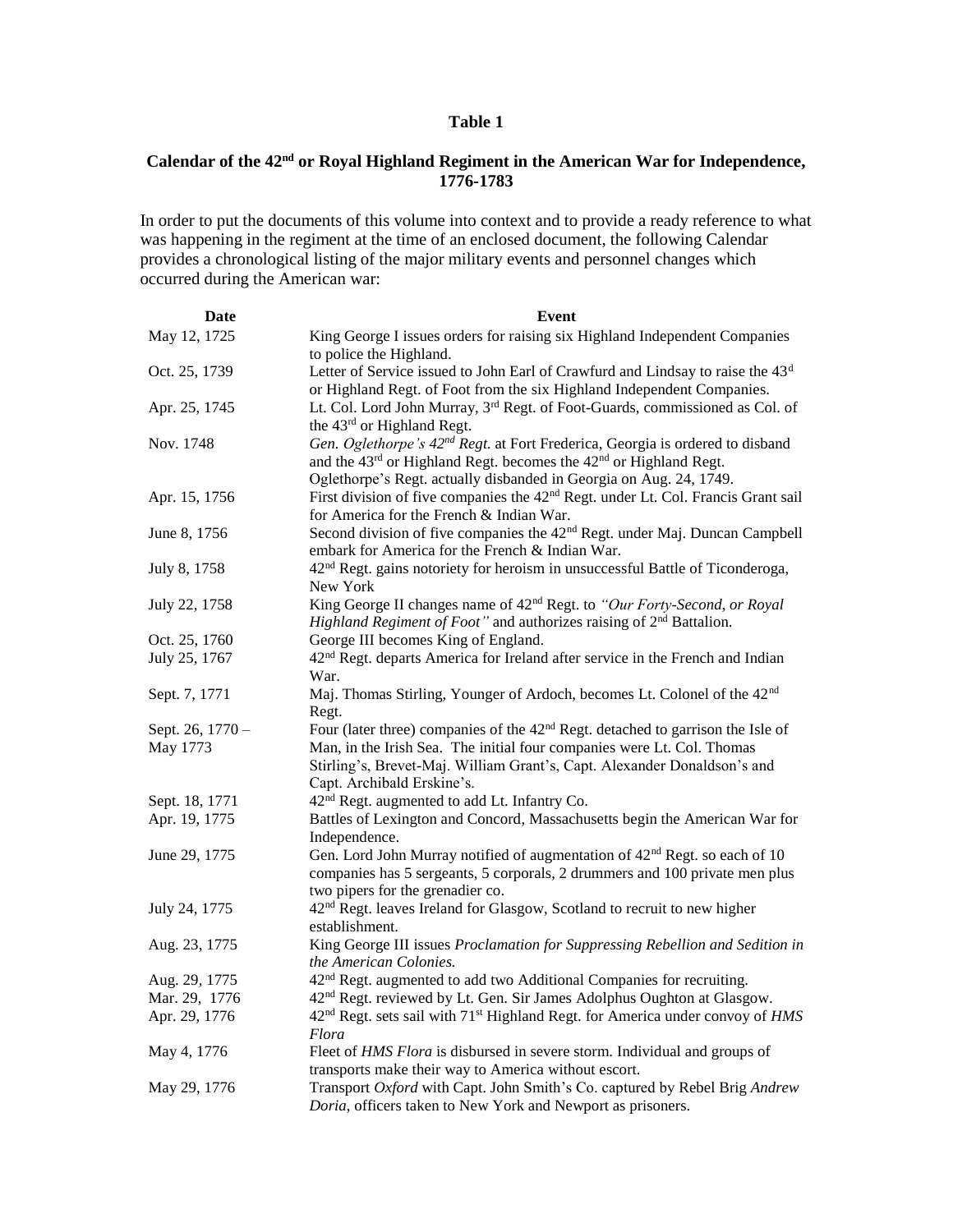| June 15-20, 1776       | Highlanders and former crew seize $Oxford$ from prize crew, sail to Virginia but<br>are re-captured by Virginia navy.                                                                                                                                                                                                                                                                                               |
|------------------------|---------------------------------------------------------------------------------------------------------------------------------------------------------------------------------------------------------------------------------------------------------------------------------------------------------------------------------------------------------------------------------------------------------------------|
| June 7, 1776           | First transport (Bowman) with Capt. Archibald Erskine's company arrives at                                                                                                                                                                                                                                                                                                                                          |
|                        | Halifax, Nova Scotia                                                                                                                                                                                                                                                                                                                                                                                                |
| June 10, 1776          | Gen. Sir William Howe sails from Halifax with fleet and Army for New York.                                                                                                                                                                                                                                                                                                                                          |
|                        | Three of eleven 42 <sup>nd</sup> Regt. transports sail with Gen. Howe. Three more 42 <sup>nd</sup>                                                                                                                                                                                                                                                                                                                  |
|                        | Regt. transports join the fleet before it arrives at New York.                                                                                                                                                                                                                                                                                                                                                      |
| July 4, 1776           | American Continental Congress declares independence.                                                                                                                                                                                                                                                                                                                                                                |
| Aug. 5, 1776           | Last companies arrive Staten Island                                                                                                                                                                                                                                                                                                                                                                                 |
| Aug. 6, 1776           | 42 <sup>nd</sup> Regt. under Lt. Col. Thomas Stirling split into two provisional battalions<br>under Maj. William Murray and Brevet-Maj. William Grant. 42 <sup>nd</sup> Grenadier<br>Co. under Capt. Charles Graham assigned to composite 4 <sup>th</sup> British Grenadier<br>Bn. and 42 <sup>nd</sup> Light Infantry Co. under Capt. the Hon. George Mackenzie<br>assigned to 1 <sup>st</sup> Light Infantry Bn. |
| Aug. 22, 1776          | 42 <sup>nd</sup> Regt. lands on Long Island in first wave as part of Reserve. One Bn.                                                                                                                                                                                                                                                                                                                               |
|                        | takes post at Flatbush and skirmishes with American troops.                                                                                                                                                                                                                                                                                                                                                         |
| Aug. 26-27, 1776       | 42 <sup>nd</sup> Regt. consolidated and assigned to support Maj. Gen. Grant's attack on                                                                                                                                                                                                                                                                                                                             |
|                        | left flank attack on Rebel lines in Battle of Brooklyn.                                                                                                                                                                                                                                                                                                                                                             |
| Sept. 15, 1776         | 42 <sup>nd</sup> Lt. Inf. Co. and Gren. Co. part of first wave at Kip's Bay landing on                                                                                                                                                                                                                                                                                                                              |
|                        | Manhattan Island. 42 <sup>nd</sup> Regt. on transports in second wave.                                                                                                                                                                                                                                                                                                                                              |
| Sept. 16, 1776         | One Bn. of 42 <sup>nd</sup> Regt. heavily engaged in the Battle of Harlem Heights                                                                                                                                                                                                                                                                                                                                   |
| Oct. 8, 1778           | 4 <sup>th</sup> British Gren. Bn. disbanded due to illness of the two 71 <sup>st</sup> Gren. Cos. 42 <sup>nd</sup>                                                                                                                                                                                                                                                                                                  |
|                        | Gren. Co. assigned to 3 <sup>rd</sup> British Gren. Bn.                                                                                                                                                                                                                                                                                                                                                             |
| Oct. 12, 1776          | 42 <sup>nd</sup> Lt. Inf. Co. and Gren. Co. part of first wave at landing on Throg's Neck                                                                                                                                                                                                                                                                                                                           |
|                        | on the New York mainland. . 42 <sup>nd</sup> Regt. on sloops in second wave.                                                                                                                                                                                                                                                                                                                                        |
| Oct. 18, 1776          | 42 <sup>nd</sup> Lt. Inf. Co. and Gren. Co. part of first wave at landing at Pell's Point on                                                                                                                                                                                                                                                                                                                        |
|                        | the New York mainland after being stopped at Throg's Neck. 42 <sup>nd</sup> Regt. in                                                                                                                                                                                                                                                                                                                                |
|                        | second wave.                                                                                                                                                                                                                                                                                                                                                                                                        |
|                        |                                                                                                                                                                                                                                                                                                                                                                                                                     |
| Oct. 28, 1776          | 42 <sup>nd</sup> Regt. companies held in reserve and do not participate in Battle of White<br>Plains                                                                                                                                                                                                                                                                                                                |
| Nov. 16, 1776          | 42 <sup>nd</sup> Regt. conducts heroic attack across Harlem River behind the rebel lines at<br>Battle of Fort Washington opening way for main British attack under Gen.                                                                                                                                                                                                                                             |
|                        | Percy to proceed.                                                                                                                                                                                                                                                                                                                                                                                                   |
| Nov. 20-Dec.8, 1776    | 42 <sup>nd</sup> Regt. takes part in capture of Fort Lee, N.J. and pursuit of American army<br>to Trenton, N.J.                                                                                                                                                                                                                                                                                                     |
| Nov. 18, 1776          | 42 <sup>nd</sup> Gren. Co. in 3 <sup>rd</sup> Gren. Bn. assigned to expedition under Lt. Gen. Henry                                                                                                                                                                                                                                                                                                                 |
|                        | Clinton.                                                                                                                                                                                                                                                                                                                                                                                                            |
| Dec. 8, 1776           | 42 <sup>nd</sup> Gren. Co. takes part in capture of Rhode Island                                                                                                                                                                                                                                                                                                                                                    |
| Dec. 9, 1776           | 42 <sup>nd</sup> Regt. moves to Pennington, N.J. with Lord Cornwallis                                                                                                                                                                                                                                                                                                                                               |
| Dec. 13, 1776          | 42 <sup>nd</sup> Regt. assigned to Col. Donop's Hessian Brigade, and posted at Black                                                                                                                                                                                                                                                                                                                                |
|                        | Horse, New Jersey                                                                                                                                                                                                                                                                                                                                                                                                   |
| Dec. 22, 1776          | 400 to 500 rebel troops attack small picket of 42 <sup>nd</sup> Regt. at Petticoat Bridge                                                                                                                                                                                                                                                                                                                           |
|                        | near Blackhorse, N.J.                                                                                                                                                                                                                                                                                                                                                                                               |
| Dec. 23, 1776          | Col. Donop with the $42nd$ Regt. and Hessian grenadiers attack and pursue                                                                                                                                                                                                                                                                                                                                           |
|                        | American force at Mt. Holly, N.J.                                                                                                                                                                                                                                                                                                                                                                                   |
| Dec. 26, 1776          | Following American attack on Trenton, N.J. 42 <sup>nd</sup> Regt. withdraws to Princeton                                                                                                                                                                                                                                                                                                                            |
|                        | with Col. Donop.                                                                                                                                                                                                                                                                                                                                                                                                    |
| Jan. 2-3, 1777         | 42 <sup>nd</sup> Regt. takes part in Lord Cornwallis attack to Trenton, N.J. and Battle of                                                                                                                                                                                                                                                                                                                          |
|                        | Assunpink Creek. Next day marches to Princeton and Brunswick.                                                                                                                                                                                                                                                                                                                                                       |
| Jan. 4, 1777           | $42nd$ Regt. goes into winter quarters in Piscataway, N.J. and the $42nd$ Lt. Inf.                                                                                                                                                                                                                                                                                                                                  |
|                        | Co. at Brunswick. 42 <sup>nd</sup> Gren Co. remains at Rhode Island.                                                                                                                                                                                                                                                                                                                                                |
| Feb. 1, 1777           | 200 men of 42 <sup>nd</sup> Regt. under Brevet-Maj. Duncan M <sup>c</sup> Pherson in skirmish at                                                                                                                                                                                                                                                                                                                    |
|                        | Drake's Farm near Metuchen, N.J. with Sir William Erskine.                                                                                                                                                                                                                                                                                                                                                          |
| Feb. 7, 12 and Mar. 1, | Rebel troops attack 42 <sup>nd</sup> Regt. pickets at Piscataway, N.J.                                                                                                                                                                                                                                                                                                                                              |
| 1777                   |                                                                                                                                                                                                                                                                                                                                                                                                                     |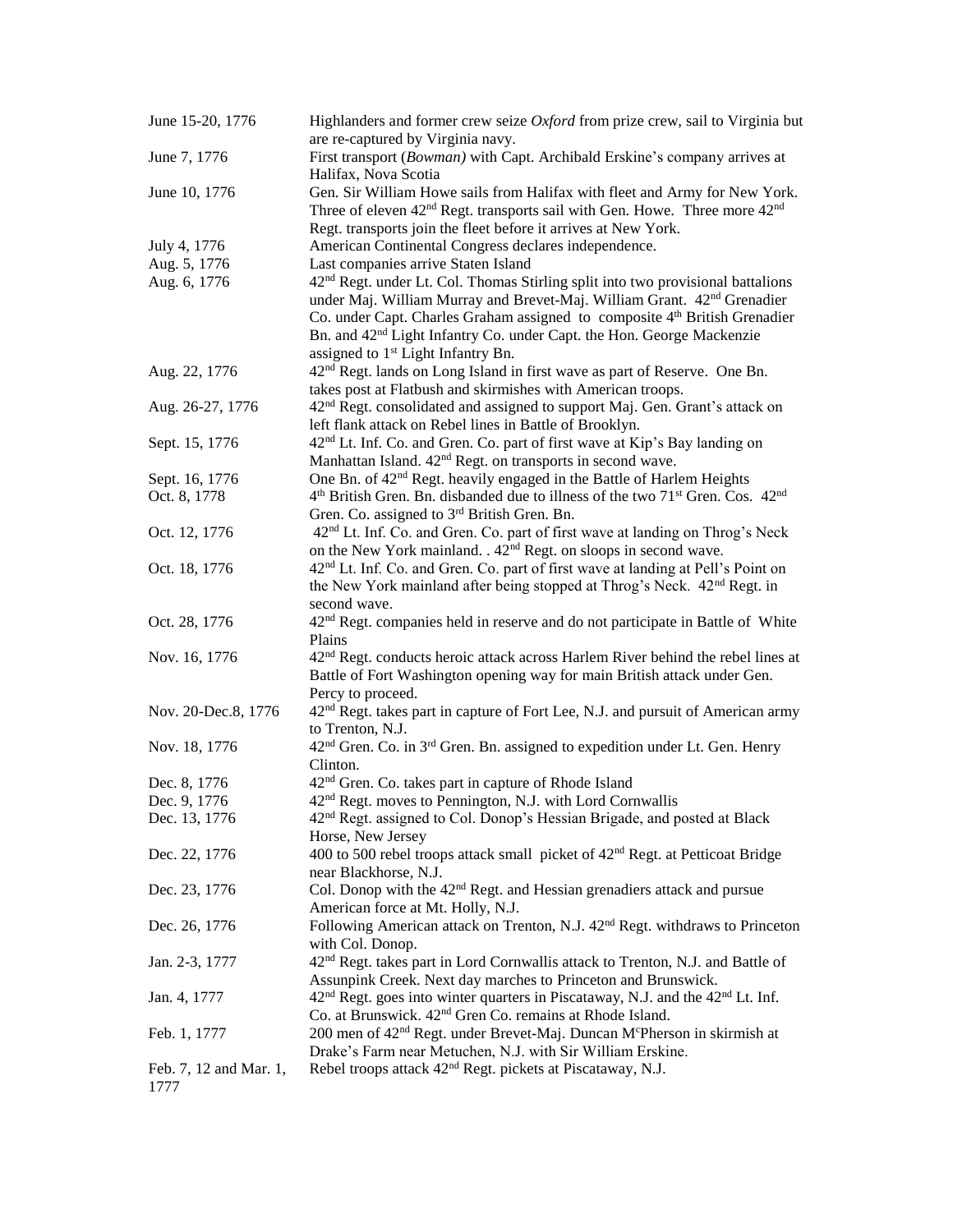| Feb. 13, 1777        | 42 <sup>nd</sup> Gren. Co. as part of 3 <sup>rd</sup> British Gren. Bn. departs Rhode Island and sails to<br>Amboy, N.J. |
|----------------------|--------------------------------------------------------------------------------------------------------------------------|
| Feb. 21, 1777        | 42 <sup>nd</sup> Gren. Co. heavily engaged during foraging expedition near Woodbridge,                                   |
|                      | N. J.                                                                                                                    |
| Mar. 23, 1777        | 42 <sup>nd</sup> Gren. Co. joins 2 <sup>nd</sup> British Gren. Bn. at Amboy. N.J. when 3 <sup>rd</sup> Bn.               |
|                      | disbanded.                                                                                                               |
| Apr. 13, 1777        | 42 <sup>nd</sup> Lt. Inf. Co. at battle of Bound Brook, N.J. with 1 <sup>st</sup> Lt. Inf. Bn.                           |
| May 10, 1777         | 42 <sup>nd</sup> Regt. repulses attack by 2000 Rebels at Piscataway, N.J.                                                |
| June 8, 1777         | 42 <sup>nd</sup> Regt. assembles with Gen. Howe's army at Brunswick, N.J. to attempt                                     |
|                      | engagement of American army.                                                                                             |
| June 26, 1777        | 42 <sup>nd</sup> Lt. Inf. Co. as part of 1 <sup>st</sup> Lt. Inf. Bn. engages American troops near Scotch                |
|                      | Plains, N.J.                                                                                                             |
| June 30, 1777        | With Gen. Howe unsuccessful in drawing the American army into an                                                         |
|                      | engagement, the 42 <sup>nd</sup> Regt. withdraws with army from N.J. to Staten Island                                    |
| July 6, 1777         | Two Lts. and 170 men from the 42 <sup>nd</sup> Additional Companies join regiment at                                     |
|                      | New York.                                                                                                                |
| July 22, 1777        | 42 <sup>nd</sup> Regt. sails with army to the Chesapeake for Philadelphia Campaign.                                      |
| Aug. 25, 1777        | 42 <sup>nd</sup> Regt. lands at Head of Elk, Md. as part of Maj. Gen. Charles Grey's 3 <sup>rd</sup>                     |
|                      | Brigade.                                                                                                                 |
| Sept. 1, 1777        | 42 <sup>nd</sup> Lt. Inf. Co. attempts to flank American troops at Cooch's bridge over                                   |
|                      | Christiana Creek, Del., but stopped by swamp.                                                                            |
| Sept. 11, 1777       | 42 <sup>nd</sup> Lt. Inf. Co. leads Lord Cornwallis' column in attack at Brandywine Creek.                               |
|                      | 42 <sup>nd</sup> Gren. Co also engaged. 42 <sup>nd</sup> Regt. is commander-in-chief's guard and not                     |
|                      | engaged.                                                                                                                 |
| Sept. 20, 1777       | 42 <sup>nd</sup> Regt. in third wave of Maj. Gen. Grey's attack on Rebel Maj. Gen.                                       |
|                      | Anthony Wayne near Paoli Tavern, Pa.                                                                                     |
| Sept. 26, 1777       | 42 <sup>nd</sup> Gren. Co. enters Philadelphia, Pa. with 2 <sup>nd</sup> Gren. Bn. as part of Lt. Gen.                   |
|                      | Lord Cornwallis's column.                                                                                                |
| Sept. 28-Oct.6, 1777 | Lt. Col. Stirling leads expedition with the 42 <sup>nd</sup> and 10 <sup>th</sup> Regts. to capture Fort                 |
|                      | Billingsport to clear Delaware River for shipping then rejoins Gen. Howe at                                              |
|                      | Germantown.                                                                                                              |
| Oct. 4, 1777         | 42 <sup>nd</sup> Lt. Inf. Co. heavily engaged in right flank at Battle of Germantown, Pa.                                |
| Oct. 5-31, 1777      | Maj. William Murray leaves 42 <sup>nd</sup> Regt. to become Lt. Col. of 27 <sup>th</sup> Regt.                           |
|                      | (Murray dies a few days later) and Brevet-Maj. William Grant becomes Major                                               |
|                      | of 42 <sup>nd</sup> Regt.                                                                                                |
| Oct. 19, 1777        | 42 <sup>nd</sup> Regt. moves from Germantown with army to Philadelphia.                                                  |
| Nov. 17, 1777        | 42 <sup>nd</sup> Regt. crosses Delaware River to hold Cooper's ferry during attack on Fort                               |
|                      | Mercer.                                                                                                                  |
| Dec. 5-8, 1777       | With the 42 <sup>nd</sup> Lt. inf. Co. as part of the initial engagements near Beggarstown,                              |
|                      | the 42 <sup>nd</sup> Regt. as part of the 3 <sup>rd</sup> Brigade engaged the American troops on                         |
|                      | Edgehill in the Battle of Whitemarsh, Pa.                                                                                |
| Dec. 30, 1777        | British Army enters winter quarters at Philadelphia. 42 <sup>nd</sup> Regt. assigned to                                  |
|                      | Redoubt No. 7                                                                                                            |
| Feb. 25, 1778        | Lt. Col. Stirling with the 42 <sup>nd</sup> Regt. and Queen's Rangers move to                                            |
|                      | Haddonfield, N.J. as a blocking force to prevent Rebel Maj. Gen. Wayne from                                              |
|                      | seizing cattle.                                                                                                          |
| Mar. 21, 1778        | Gen. Sir Henry Clinton ordered to send 3000 troops to West Indies, 2000 to                                               |
|                      | Florida and 600 to Halifax. Loss of troops requires abandonment of                                                       |
|                      | Philadelphia.                                                                                                            |
| Apr. 4-July 27, 1778 | Additional Company under Lt. John Grant sails from Greenock, Scotland to St.                                             |
|                      | Johns Newfoundland with two companies of the 71 <sup>st</sup> . The Additionals remain                                   |
|                      | there until 1782.                                                                                                        |
| May 11, 1778         | General Orders announce Gen. Sir Henry Clinton as new British Commander-                                                 |
|                      | in-Chief, replacing Gen. Sir William Howe.                                                                               |
| May 19, 1778         | Maj. Gen. Grant attempts to attack Marquis de Lafayette at Barren Hill, Pa.                                              |
|                      | 42 <sup>nd</sup> Lt. Inf. Co. was part of Grant's force.                                                                 |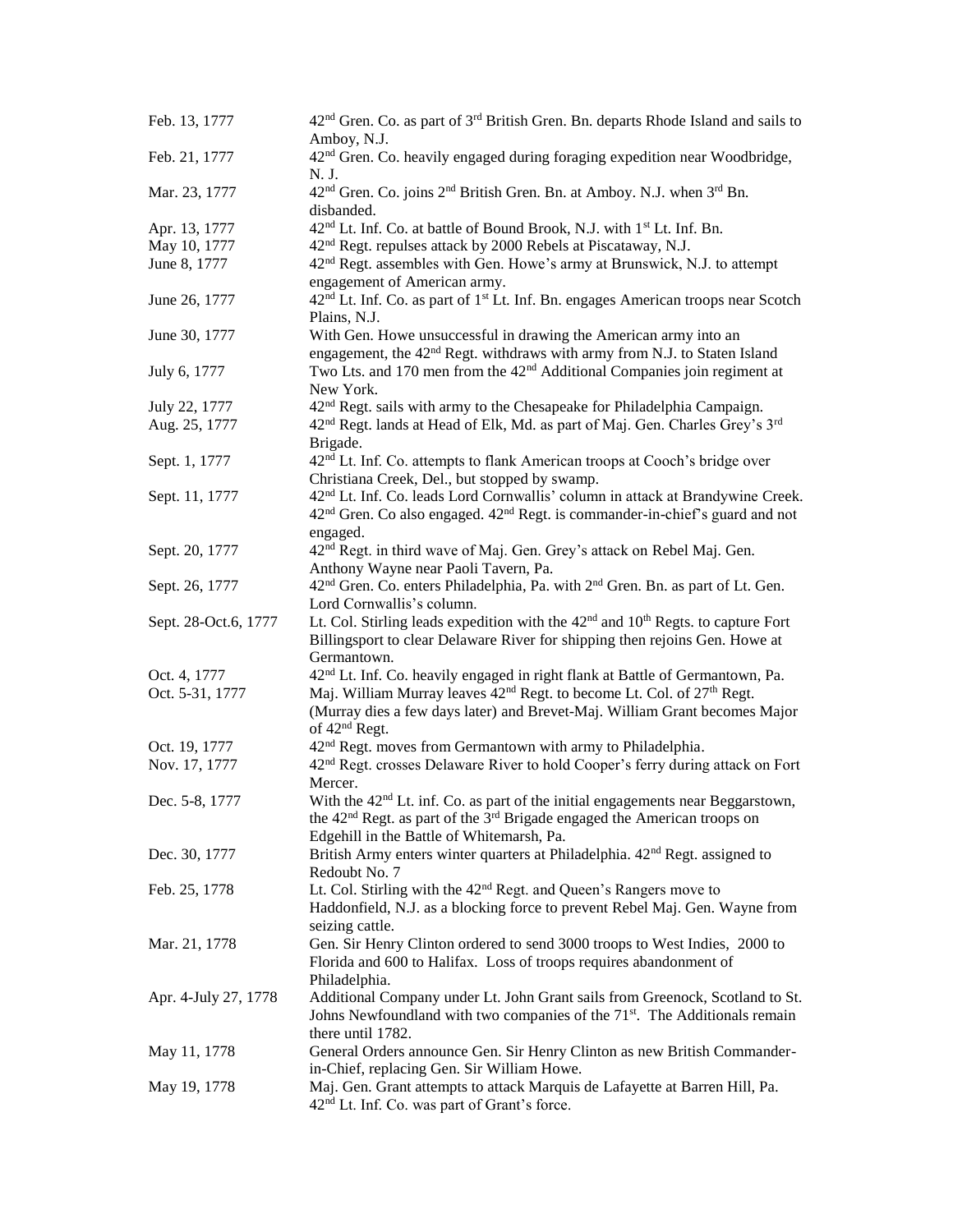| June 18, 1778         | 42 <sup>nd</sup> Regt. departs Philadelphia with army to return to New York                                                                                                    |
|-----------------------|--------------------------------------------------------------------------------------------------------------------------------------------------------------------------------|
| June 28, 1778         | 42 <sup>nd</sup> Regt. in Battle of Monmouth with 3 <sup>rd</sup> Brig. 42 <sup>nd</sup> Grenadier Co. heavily                                                                 |
|                       | engaged with 2 <sup>nd</sup> British Gren. Bn. 42 <sup>nd</sup> Lt. Inf. Co. part of unsuccessful                                                                              |
|                       | attempt to flank left of rebel lines.                                                                                                                                          |
| July 5, 1778          | Flank Battalions disbanded and 42 <sup>nd</sup> Grenadier and Light Inf. Companies                                                                                             |
|                       | ordered to rejoin the 42 <sup>nd</sup> Regt.                                                                                                                                   |
| July 6-7, 1778        | 42 <sup>nd</sup> Regt. loads transports at Neversink, N.J. and sails to Long Island, N.Y.                                                                                      |
| July 14, 1778         | 42 <sup>nd</sup> Gren. And Lt. Inf. Cos. assigned as Marines on British Ships, but                                                                                             |
|                       | replaced before sailing by 23rd Regt.                                                                                                                                          |
| July 31, 1778         | Flank Bns. Reconstituted, 42 <sup>nd</sup> Grenadier Co. rejoins 2 <sup>nd</sup> British Gren. Bn. and<br>42 <sup>nd</sup> Light Inf. Co. rejoins 1 <sup>st</sup> Lt. Inf. Bn. |
| Aug. 10, 1778         | 42 <sup>nd</sup> Grenadier Co. ordered to join 1 <sup>st</sup> British Gren. Bn.                                                                                               |
| Aug. 26-Sept. 1, 1778 | 42 <sup>nd</sup> Regt. and both flank companies embark for relief of Rhode Island. On                                                                                          |
|                       | arrival at Rhode Island learn American siege had been lifted.                                                                                                                  |
| Sept. 5-6, 1778       | 42 <sup>nd</sup> Regt. lands in Massachusetts at Buzzard's Bay for successful raid on                                                                                          |
|                       | Bedford and Dartmouth under Maj. Gen. Charles Grey.                                                                                                                            |
| Sept. 10, 1778        | 42 <sup>nd</sup> Regt. sails to Martha's Vineyard under Maj. Gen. Grey to collect cattle                                                                                       |
|                       | and sheep for the army.                                                                                                                                                        |
| Aug. 25-27, 1778      | Brevet-Lt. Col. William Grant retires. Capt. Charles Graham becomes Major,                                                                                                     |
|                       | Capt. John Peebles assumes command of 42 <sup>nd</sup> Grenadiers, and Lt. George                                                                                              |
|                       | Dalrymple becomes Capt. taking Capt. Peebles Co.                                                                                                                               |
| Sept. 18-19, 1778     | 42 <sup>nd</sup> Regt. returns to New York, landing at Bedford, Long Island                                                                                                    |
| Sept. 27, 1778        | 42 <sup>nd</sup> Regt. and Gren. Co. are not engaged as part of Lord Cornwallis column as                                                                                      |
|                       | Maj. Gen. Grey attacks Col. Baylor's dragoons at Tappan, N.Y.                                                                                                                  |
| Oct. 28, 1778         | About 44 soldiers of the 42 <sup>nd</sup> Regt. who had been held prisoners by the                                                                                             |
|                       | American army returned to the regiment after being exchanged. Most of these                                                                                                    |
|                       | men were from Capt. Smith's Co. captured in May - June 1776.                                                                                                                   |
| Nov. 2, 1778          | Army ordered into Winter Quarters. 42 <sup>nd</sup> Regt. assigned to Newtown, Long                                                                                            |
|                       | Island and flank companies to Jamaica, Long Island.                                                                                                                            |
| Nov. 3, 1778          | Flank Bns. consolidated into one Grenadier Bn. and one Lt. Infantry Bn. due to                                                                                                 |
|                       | losses of regiments for West Indies and Florida expeditions.                                                                                                                   |
| Feb. 25-26, 1779      | Lt. Col. Stirling leads 42 <sup>nd</sup> and 33 <sup>rd</sup> Regts. and Flank Cos. of Guards for raid                                                                         |
|                       | on Elizabethtown, N.J.                                                                                                                                                         |
| Apr. 20, 1779         | Fourteen recruits of the 42 <sup>nd</sup> Regt. and 50 from the 71 <sup>st</sup> Regt. mutiny at Leith,                                                                        |
|                       | Scotland, refusing to be drafted into the 83 <sup>rd</sup> Regt.                                                                                                               |
| Apr. 28-May 27, 1779  | 42 <sup>nd</sup> Regt. takes part in Adm. Collier's raid on Norfolk, Va.                                                                                                       |
| May 30 - June 2, 1779 | 42 <sup>nd</sup> Regt. and flank companies take part in capture of American forts at Stony                                                                                     |
|                       | Point and Verplanck's Point, NY.                                                                                                                                               |
| July 17-19, 1779      | Following Rebel Gen. Wayne's capture of Stony Point on July 16, 42 <sup>nd</sup> Regt.                                                                                         |
|                       | takes part in recapture and garrisons Fort.                                                                                                                                    |
| July 29, 1779         | King George III approves raising of 2 <sup>nd</sup> Bn., 42 <sup>nd</sup> Regt. under Gen. Lord John                                                                           |
|                       | Murray. Maj. Norman MacLeod of MacLeod appointed Lt. Col. to 2 <sup>nd</sup> Bn.                                                                                               |
| June 16, 1779         | Lt. Col. Stirling appointed Brevet Brigadier General in America. Maj. Charles                                                                                                  |
|                       | Graham assumes command of $42nd$ Regt.                                                                                                                                         |
| Aug. 25, 1779         | English and Irish recruits for 42 <sup>nd</sup> Regt. arrive in New York, later exchanged                                                                                      |
|                       | for Scots from drafted 25 <sup>th</sup> Regt. on Sept. 5.                                                                                                                      |
| Sept. 11, 1779        | British Grenadier Bn. split into two Bns. 42 <sup>nd</sup> Gren. Co. assigned to 1 <sup>st</sup> Gren.                                                                         |
|                       | Bn. under Lt. Col. Henry Hope.                                                                                                                                                 |
| Oct. 23, 1779         | Stony Point abandoned. 42 <sup>nd</sup> Regt. returns to New York. 42 <sup>nd</sup> Regt. assigned                                                                             |
|                       | winter quarters in "New York and Bowery Lane"                                                                                                                                  |
| Dec. 15, 1779         | Light Inf. Bn. split into two battalions. 42 <sup>nd</sup> Lt. Inf. Co., assigned to 1 <sup>st</sup> Lt. Inf.                                                                  |
|                       | Bn. under Lt. Col. Robert Abercromby.                                                                                                                                          |
| Dec. 26, 1779 – Feb.  | 42 <sup>nd</sup> Gren. and Lt Infantry Companies sail to S.C. with Gen. Sir Henry Clinton                                                                                      |
| 11, 1780              | and land near Charleston.                                                                                                                                                      |
| Feb. 11-May 12, 1780  | 42 <sup>nd</sup> Gren. and Lt. Infantry Companies take part in Siege of Charleston                                                                                             |
|                       |                                                                                                                                                                                |